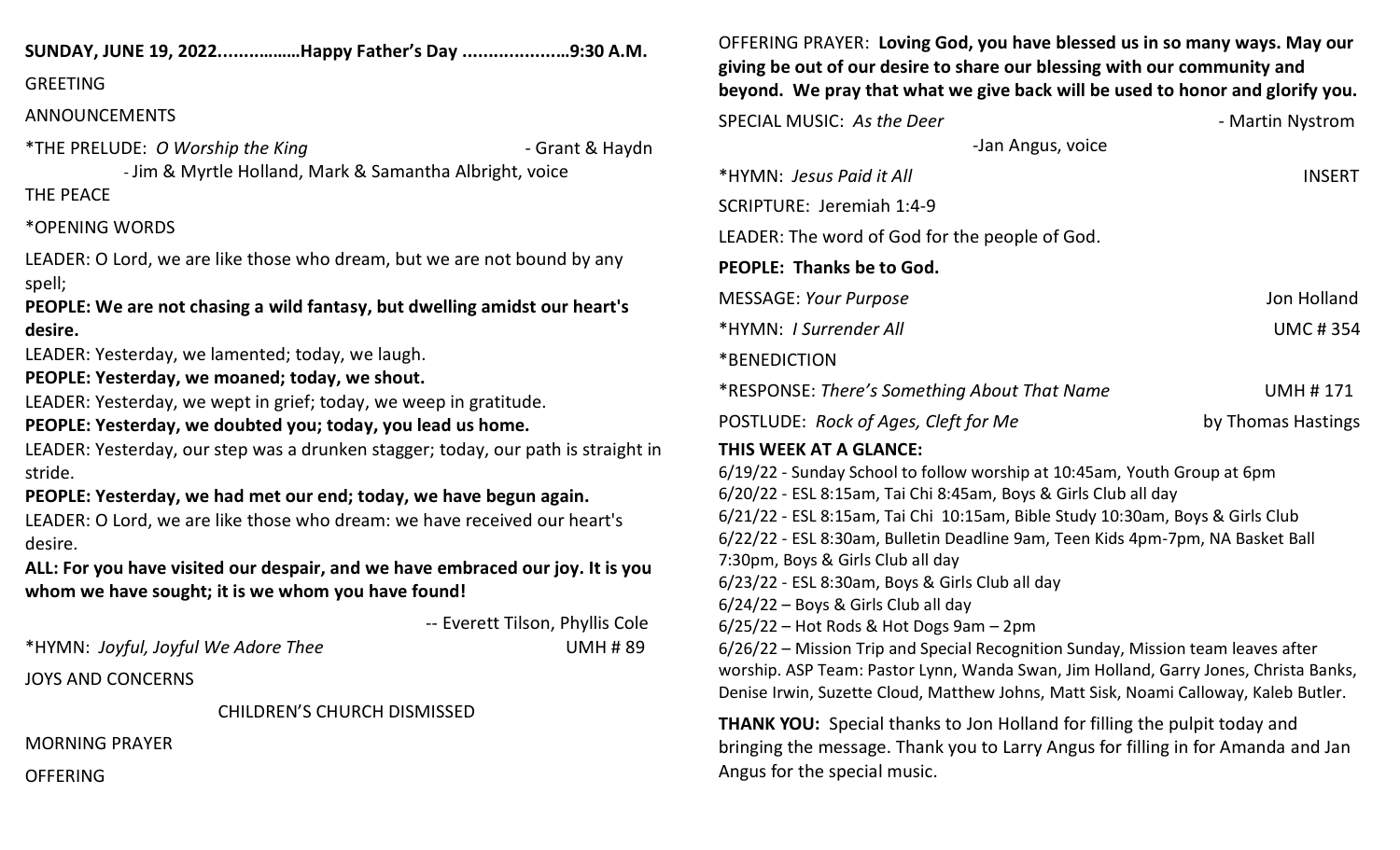**ALTAR FLOWERS**: The altar flowers are in honor of Eric Decker on his birthday given by David and Cathy Decker

**THANK YOU WORSHIP VOLUNTEERS:** Greeters – Kellie Johns and Ellen Newcome; Usher –Ken Criswell; Worship Leader –Jim Holland; Video – Rodney and Regina Sherman and Charlie Paugh; Web & Social Media – Regina Sherman; Sound Sponsors: Jim & Myrtle Holland

#### **PRAYER CONCERNS:**

**WEEK 1:** Bobby Mills, Jeff Swan, Cindy Sencindiver, Annie P McDonald, family of Roger Beveridge, the family of Dorothy Bayer

**WEEK 2:** Fay Householder, Nancy Manuel, Matthew Johns, family of Brent Alderman, family of Marisa Boone, Danny Clemmons

**WEEK 3:** David Snyder, Karen Schoppert, Alecia Lewis, Elizabeth Haman, Clare, family of Debbie Myers, Donna's Aunt, John Hawkins Jr., Christian & Heather, Elizabeth, Suzette, Mary Lynn Flenner, Lita Eskew

**PRAYER REQUEST:** Please remember to write your prayer request on the prayer cards; they can be found in the pews and on the desk in the narthex. Cards can be dropped in the offering plate.

**ATTENDANCE:** Sunday, June 12 was 84, with the addition of 10 from Hispanic Ministry.

**VISITOR CARDS:** Visitors are asked to complete the visitor cards that are located in the back of the pews. Thank you for joining us for worship.

**CHURCH OFFERING ENVELOPES:** Church offering envelopes for the new fiscal year (July 2022 - June 2023) will be available for pick up in the narthex before and after Sunday worship services today and on June 26.



**GOLF OUTING**: The Tri- County Pastoral Counseling Service's 9th Annual Golf Outing will be held on Monday, June 27<sup>th</sup> at The Woods Golf Outing. Please contact Rev. Watts at 304-839-3300 for more information or to register.

**PILL BOTTLES:** If you bring pill bottles in, please make sure they are bottles # 1-5 and that all labels are removed. Otherwise please put them in your regular recycling.

# **CALVARY UNITED METHODIST CHURCH**

**220 West Burke St., Martinsburg, WV 25401 On the web at calvaryum.org Worship: 9:30 AM – Latino/Hispanic Worship: 9:30 AM**



*Our Vision: To be a beacon of God's love! Our Mission: To show and grow the love of Jesus!*

**Rev. Lynn Wilson, Pastor 304-279-6800 or [pastorlynnumc@comcast.net](about:blank) Church Office - 304-267-4542 or [calvaryum@comcast.net](about:blank)**